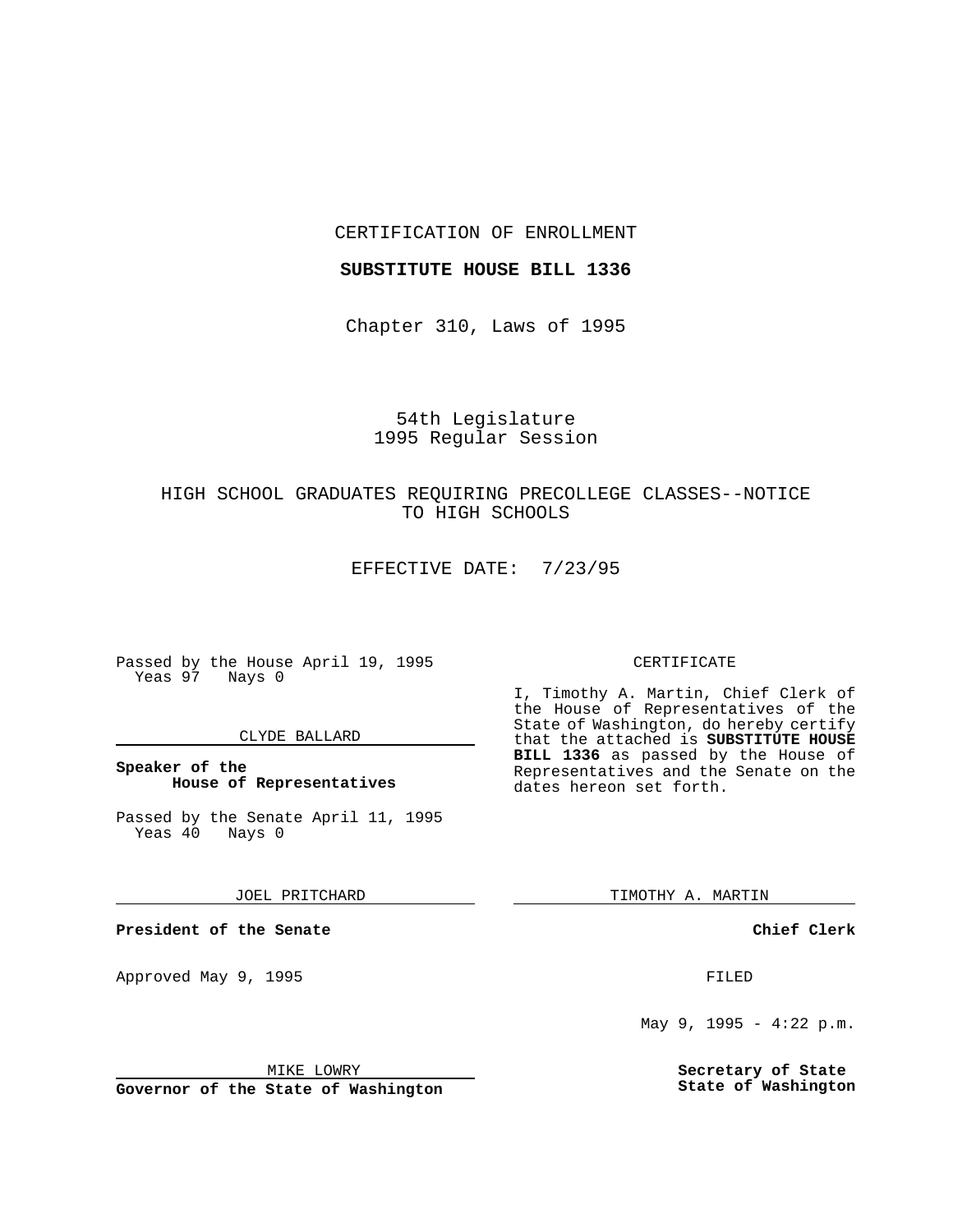# **SUBSTITUTE HOUSE BILL 1336** \_\_\_\_\_\_\_\_\_\_\_\_\_\_\_\_\_\_\_\_\_\_\_\_\_\_\_\_\_\_\_\_\_\_\_\_\_\_\_\_\_\_\_\_\_\_\_

\_\_\_\_\_\_\_\_\_\_\_\_\_\_\_\_\_\_\_\_\_\_\_\_\_\_\_\_\_\_\_\_\_\_\_\_\_\_\_\_\_\_\_\_\_\_\_

# AS AMENDED BY THE SENATE

Passed Legislature - 1995 Regular Session

#### **State of Washington 54th Legislature 1995 Regular Session**

**By** House Committee on Higher Education (originally sponsored by Representatives Jacobsen, Carlson, Mastin and Basich)

Read first time 02/21/95.

 AN ACT Relating to accountability and collaboration in higher education and K-12 education; adding new sections to chapter 28B.10 RCW; and creating a new section.

BE IT ENACTED BY THE LEGISLATURE OF THE STATE OF WASHINGTON:

 NEW SECTION. **Sec. 1.** A new section is added to chapter 28B.10 RCW to read as follows:

 The legislature finds that some college students who have recently graduated from high school must immediately enroll in one or more precollege classes before they can proceed successfully through college. The legislature also finds that these students should have received basic skills in English, reading, spelling, grammar, and mathematics before graduating from high school. It is the intent of the legislature that colleges and universities provide information to school districts about recent graduates who enroll in precollege classes. It is also the intent of the legislature to encourage institutions of higher education and the common schools to work together to solve problems of common concern.